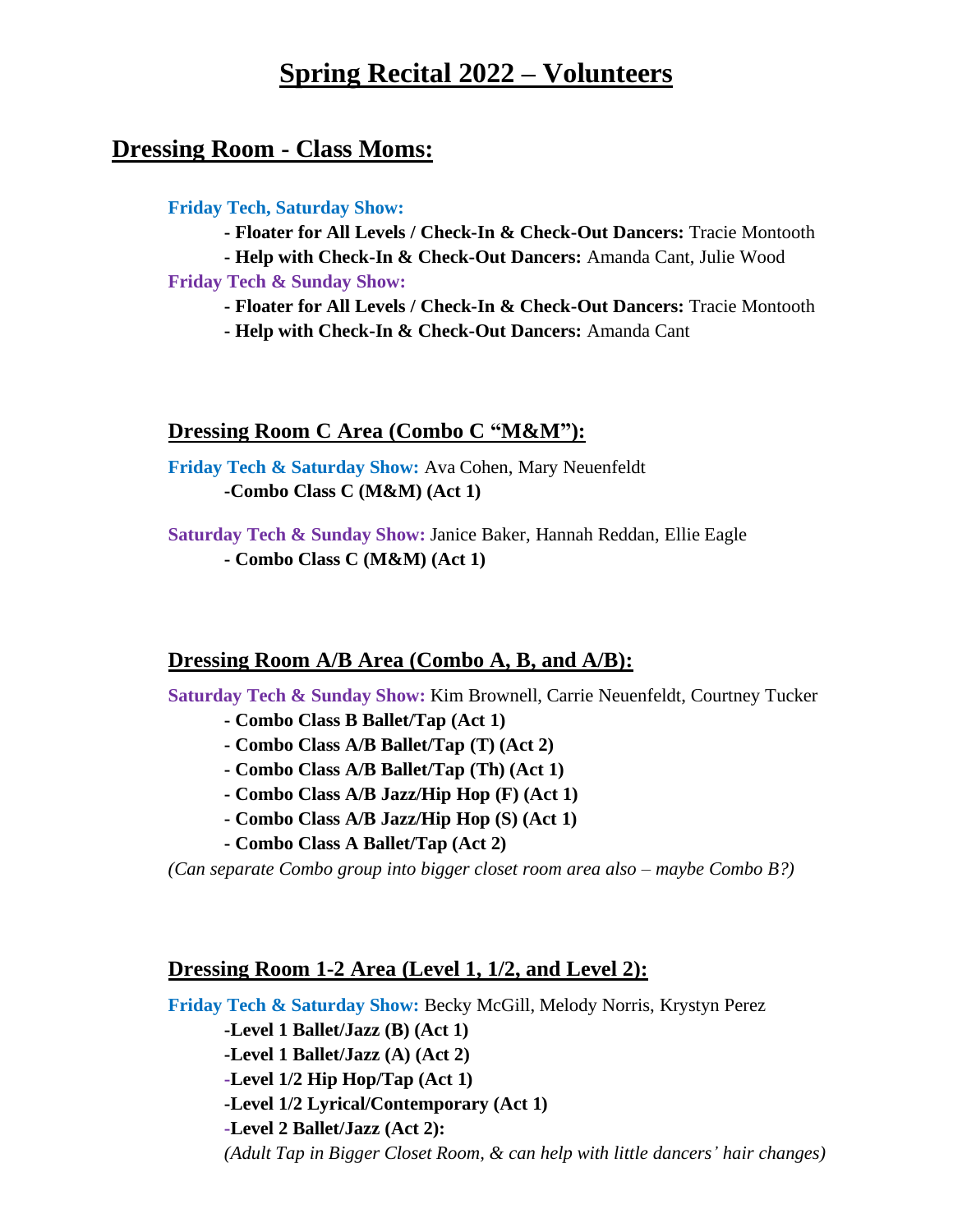# **Spring Recital 2022 – Volunteers (continued)**

## **Dressing Room - Class Moms (continued)…**

## **Boys Dressing Room:**

**Friday Tech & Saturday Show:** Tracie Montooth **-Level 1/2 Hip Hop & Jazz -Level 1/2 Ballet/Jazz & Lyrical/Contemporary -Level 3/4 Hip Hop & Tap**

**Friday Tech & Sunday Show:** Tracie Montooth **-Level 3/4 Hip Hop & Tap**

#### **Dressing Room 3-4 Area (Level 3, 3/4, and Level 4):**

**Friday Tech & Saturday Show:** Amanda Cant, Cass Davis, & Katie Morton (Sat) **- Levels 3 & 4**

**Friday Tech & Sunday Show:** Amanda Cant, Jenni Hynek **- Levels 3 & 4**

## **Dressing Room 5 Area (Level 5):**

**Friday Tech & Saturday Show:** Julie Wood **- Level 5 Friday Tech & Sunday Show: - Level 5**

#### **Dressing Room 6 Area (Level 6):**

**Friday Tech & Saturday Show / Sunday Show:** NA **- Level 6**